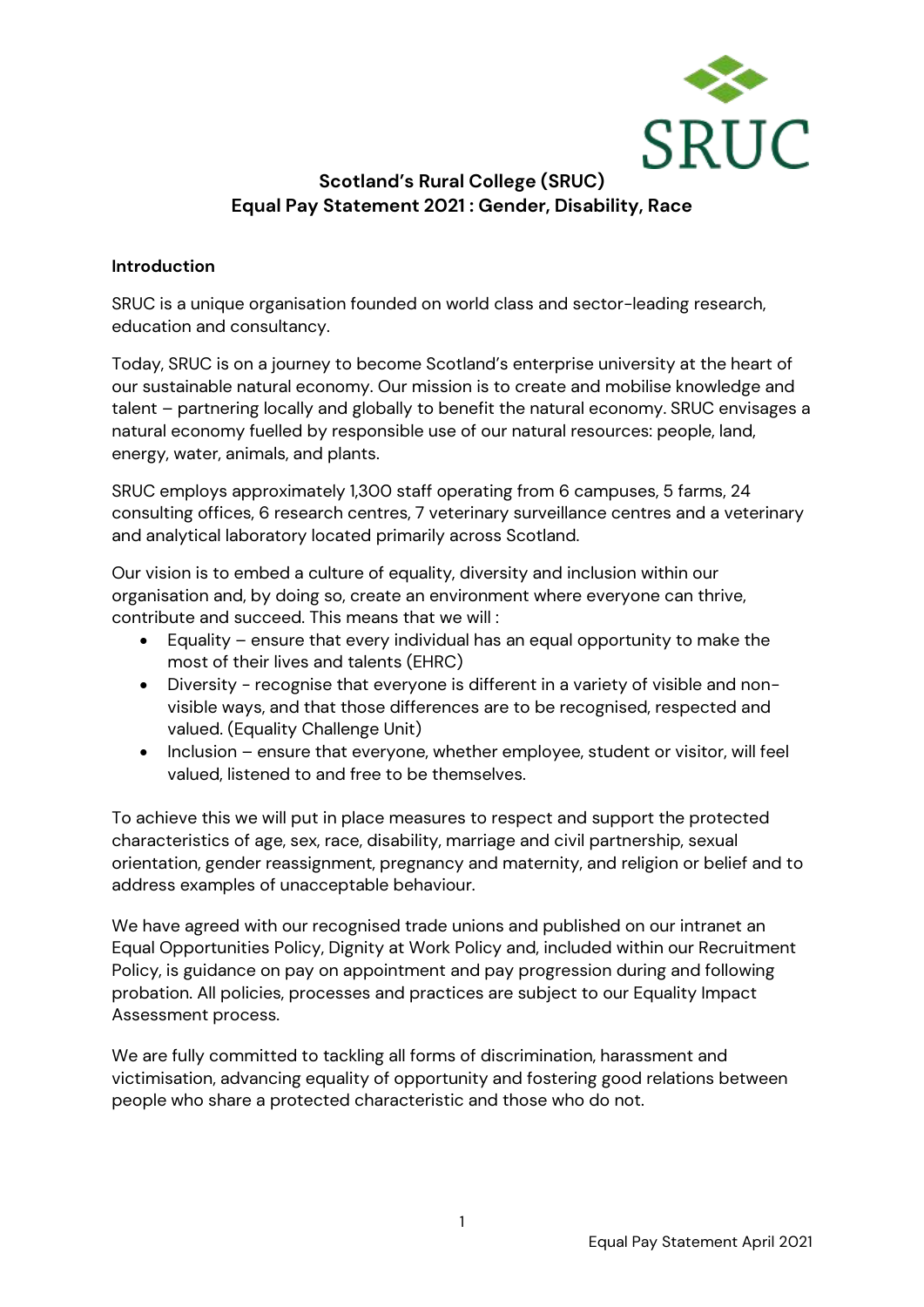

# **Legal Context**

The Equality Act 2010 (the Act) requires that individuals are not discriminated against on the basis of a protected characteristic (noted above). This discrimination can be evidenced in pay disparity if there is no other justification for difference.

In addition, the Act is explicit in giving women (and men) a right to equal pay for equal work. The provisions apply to pay and all the other terms of a person's contract of employment.

The Public Sector Equality Duty (PSED) Requirements are contained within the Equality Act 2010. The aims of the requirements are to:

- 1. eliminate unlawful discrimination, harassment, victimisation and any other conduct prohibited by the Act;
- 2. advance equality of opportunity between people who share a protected characteristic and people who do not share it; and
- 3. foster good relations between people who share a protected characteristic and people who do not share it.

The Scotland Specific Duties set out how we evidence our progress in respect of these. The production of a specific Gender Pay Gap Report and an Equal Pay Statement which, from 2021, addresses gender, disability and race are two of the requirements of these duties.

There are sound business as well as legal reasons for implementing equal pay. SRUC has a set of Values which includes Respect – a pay system that is openly negotiated, that is itself transparent and that values the entire workforce sends positive messages about how we respect and value the individual contribution employees make to the success of the organisation. It is also good management practice to embed fair and nondiscriminatory systems which will minimise risk and maximise the potential of the organisation. Embedding sound equality and diversity practice within our leadership activity is a key Equality Outcome for the 2021-2025 period and will support our ongoing work to eliminate discrimination.

## **Our Data**

As at 31 March 2021 we had 1257 members of staff with the following gender profile.

|            | Female | Male | Other | Prefer<br>Not To<br>Say | <b>No</b><br>Reply | Total |
|------------|--------|------|-------|-------------------------|--------------------|-------|
| Number     | 720    | 516  |       | 19                      |                    | 1257  |
| Percentage | 57%    | 41%  | 0%    | 0.02%                   | 0%                 | 100%  |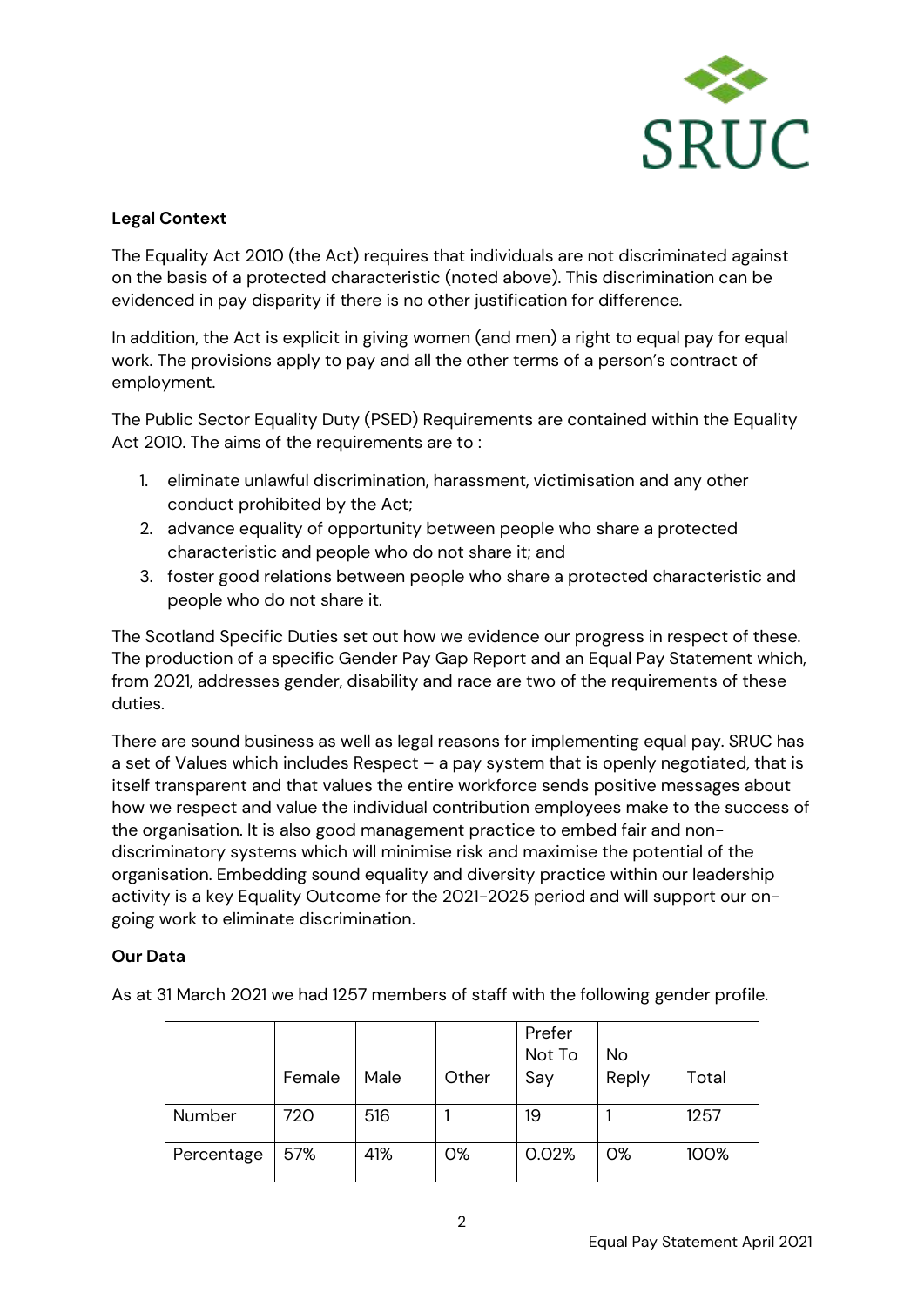



Our 2021 Gender Pay Gap information is noted below. The information required by the Equality Act 2010 and more detail on the position relating to our gender pay gap is available in our Gender Pay Gap Report 2021.

| Mean Hourly Rate (Male)     | £20.65 |
|-----------------------------|--------|
| Mean Hourly Rate (Female)   | £17.25 |
| Mean Gender Pay Gap %       | 16.42% |
| Median Hourly Rate (Male)   | £19.36 |
| Median Hourly Rate (Female) | £15.47 |
| Median Gender Pay Gap %     | 20.09% |

We have recorded the number of employees who have declared a disability; this is noted below and further broken down by gender.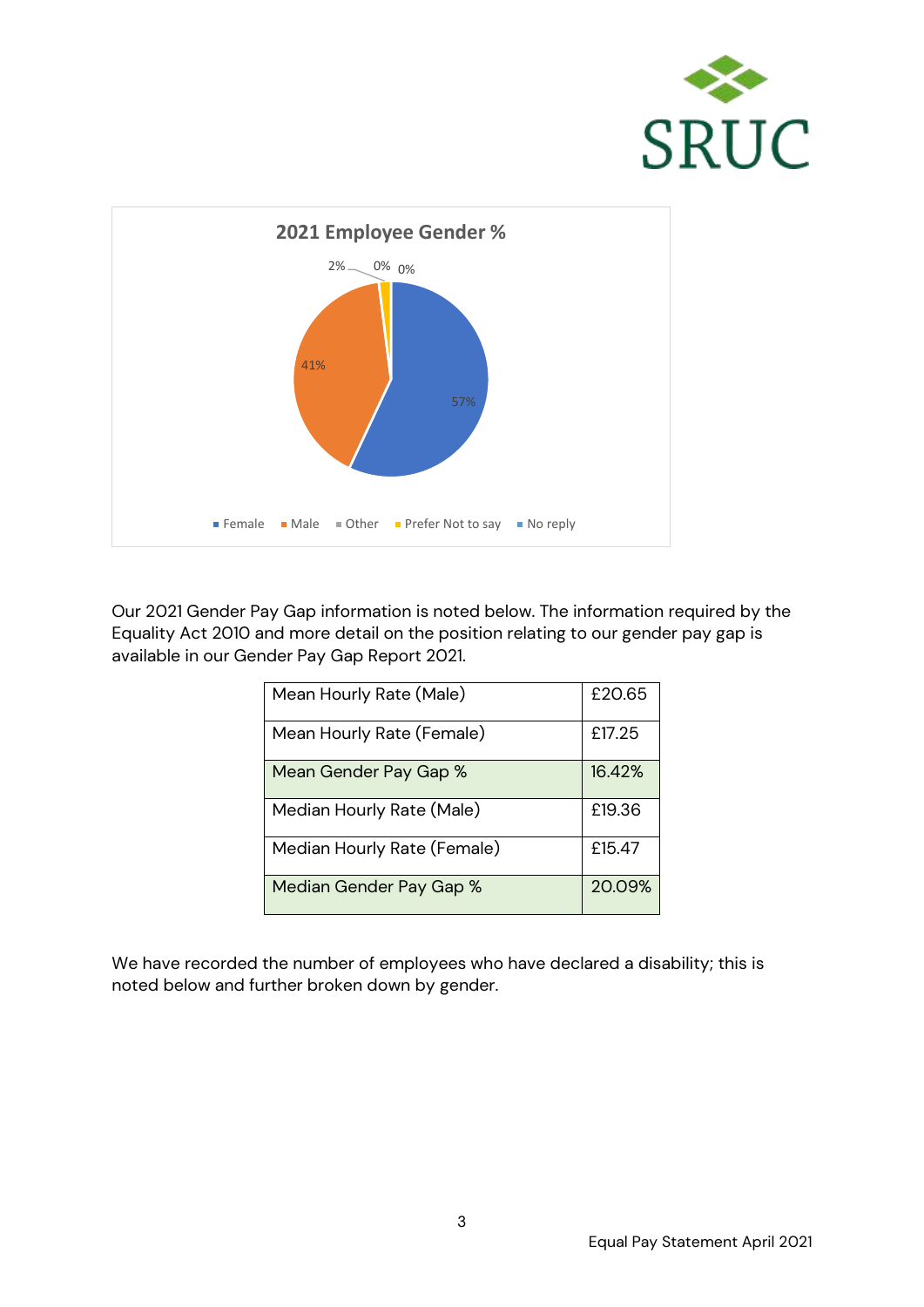



The number of employees declaring a disability (83) is low at only 6.6%, women make up the majority of those who have indicated they have a disability and at 61% this rate is higher than the overall percentage of women employed (57%).

As can be seen below there is a Disability Pay Gap in 2021, in both mean and median the figure is smaller than the gender gap but it should be noted that this excludes the salary information of those who chose not to respond or indicated "prefer not to say" so there is potential for it to change as our data collection becomes more comprehensive.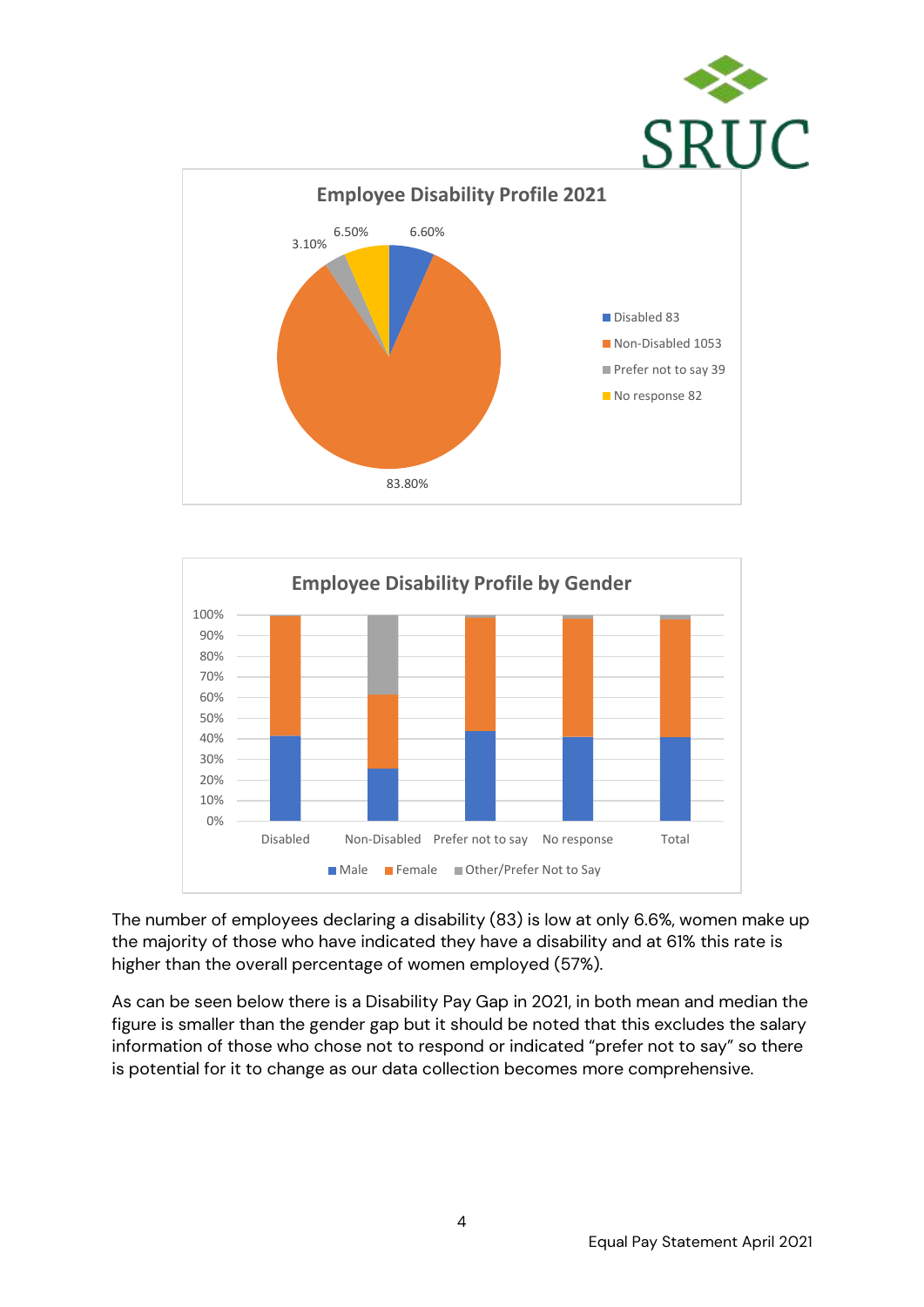

|        | Hourly Rate -<br><b>Declared Disability</b> | Hourly Rate - No<br><b>Declared Disability</b> | Gap(f) | $Gap (\%)$ |
|--------|---------------------------------------------|------------------------------------------------|--------|------------|
| Mean   | 17.29                                       | 18.65                                          | 1.36   | 8%         |
| Median | 15.62                                       | 17.07                                          | 1.45   | 9%         |

Information is also available on the ethnicity of employees.



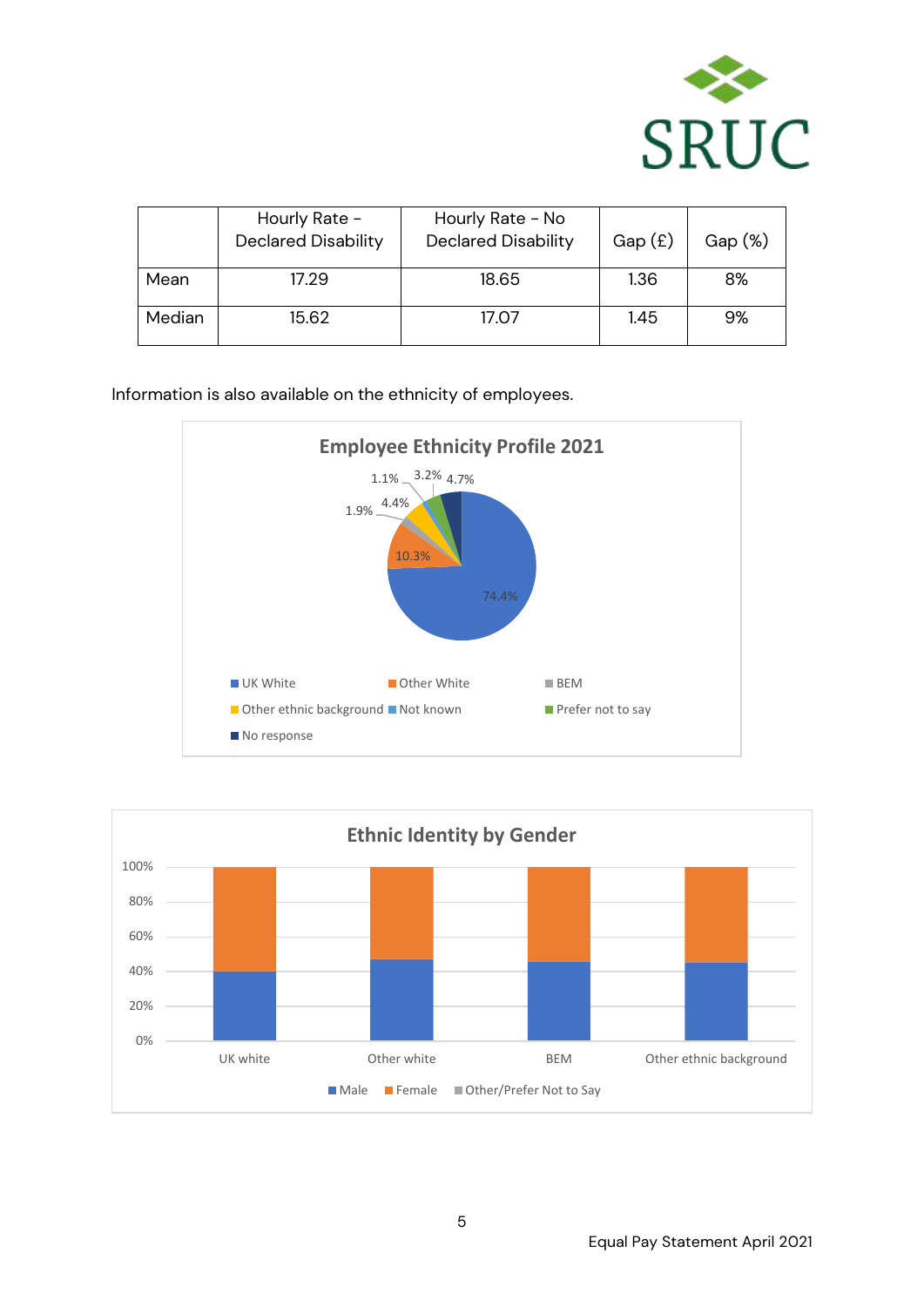

As can be seen our staff are mainly white (84.7%) with very few other races represented in any numbers. In line with the majority of our employees being female women are in the majority in each of the ethnic categories where a response was returned. There wouldn't appear to be any particular relationship between race and gender.

Information has been collected showing the mean and median hourly pay rates related to race however, the small numbers involved in some categories mean that it is not appropriate to publish the data in full. The information provided below compares the hourly rate for White UK employees with all other employees but excludes data for those who did not respond or selected "not known" as a response. White UK encompasses British, Scottish, English, Welsh and Northern Irish.

|                                 | Mean Hourly<br>Rate | Median Hourly<br>Rate |
|---------------------------------|---------------------|-----------------------|
| <b>White UK</b>                 | 18.59               | 17.37                 |
| All Other<br><b>Ethnicities</b> | 19.10               | 17.93                 |
| Gap(f)                          | $-0.51$             | $-0.57$               |
| $Gap (\%)$                      | $-3%$               | $-3%$                 |

The data shows a positive pay gap with those not identifying as White UK receiving both a higher mean and median hourly rate of pay.

## **Our Data – Occupational Segregation**

Occupational segregation is the distribution of people across and within occupations and jobs, based upon demographic characteristics. Occupational segregation is represented in two ways :

- 'Vertical' segregation, where there is clustering of the demographic (i.e. Disabled vs. Non‐Disabled) at different levels of the organisation.
- 'Horizontal' segregation, where there is clustering of the demographic (i.e. White vs. BEM) into different types of work.

#### Vertical Segregation

Vertical segregation is identified as an issue by many employers. It is not about equal pay as defined by law– as men and women should be paid equally on the ranges for each job level – but typically, including in Higher Education, women are underrepresented in the senior levels and may be overrepresented in the lower levels. The HESA figures for 2018/19 showed that women were in the minority in all grades from established lecturer to Deputy Vice Chancellor.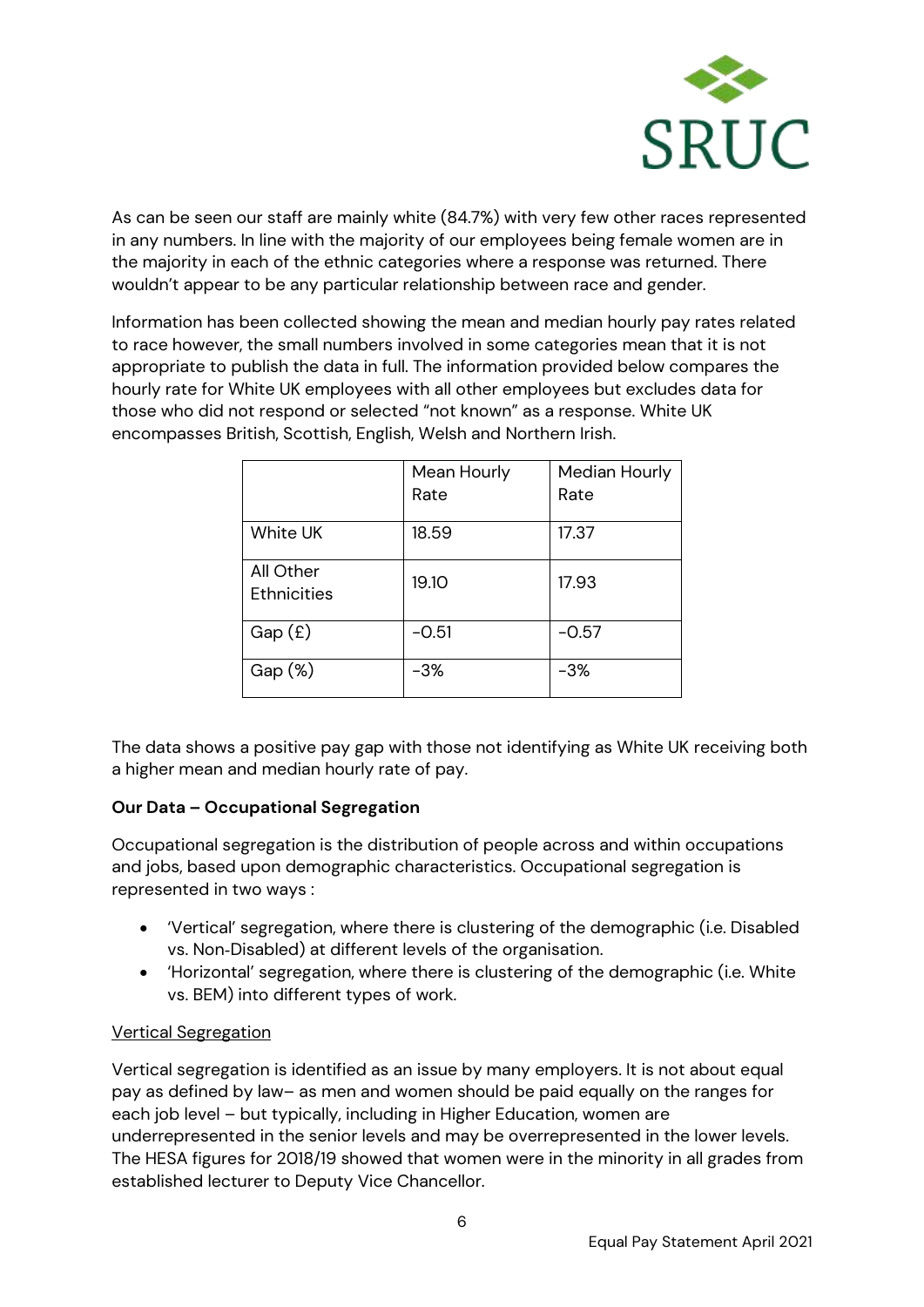

**Gender** : the data presented in our Gender Pay Gap Report highlighted through the distribution by gender over the quartiles that this is an issue that needs to be addressed within SRUC. This is supported by the figures relating to the balance of gender across all grades.



This chart demonstrates that men are in the majority in the most senior grades but in the minority in the other categories. In 2021 women held 46% of senior roles (Grade 3 and above) despite being 57% of the workforce. This figure does however represent an increase from 2017 when the workforce was 56% female but only 39% of women held these senior positions.

**Disability** : in 2017 4.8% of our employees indicated that they had a disability – and this was mirrored in our senior grades with 5% of post holders declaring a disability. In 2021 employees declaring a disability make up 6.6% of our workforce. When reviewing the numbers of staff at Grade 3 and above this is on a par with the overall percentage of staff in that grouping at 6% (18 of 324 employees).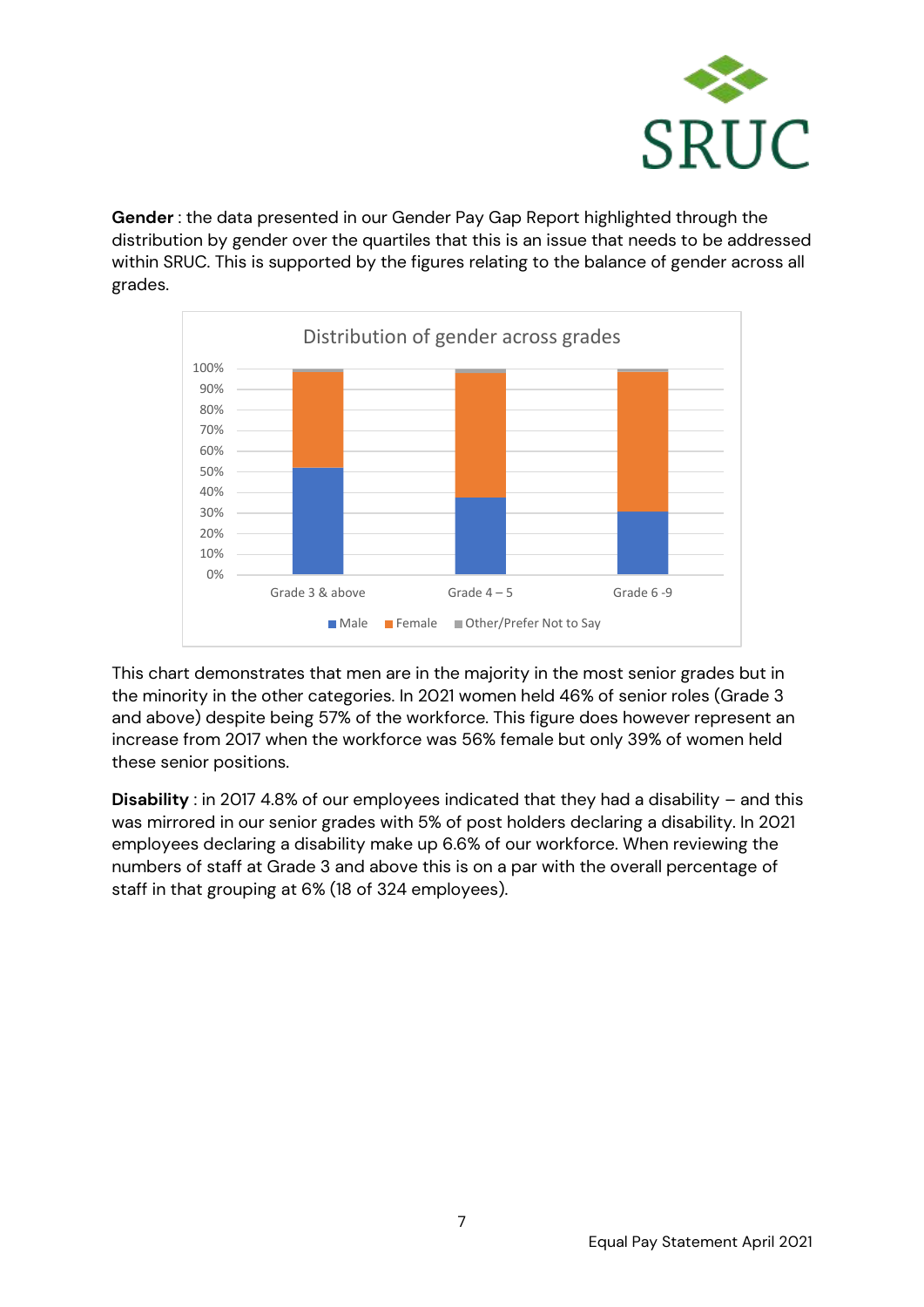



This is replicated across all grades :

| Grade             | Disabled | Non-<br>disabled | Prefer<br>not to<br>say | No<br>response |
|-------------------|----------|------------------|-------------------------|----------------|
| Grade 3&<br>above | 6%       | 89%              | 3%                      | 2%             |
| Grade $4-5$       | 8%       | 82%              | 4%                      | 6%             |
| Grade $6 - 9$     | 6%       | 82%              | 1%                      | 11%            |

The indication therefore is that there is no evidence of vertical segregation among employees with a disability. However, as can be seen from the figure below, within our employees with a disability only 22% hold a position at this level compared to 27% of employees who have not declared a disability. However, the proportion of employees with a disability compares well at the next grading group (Grades 4 and 5).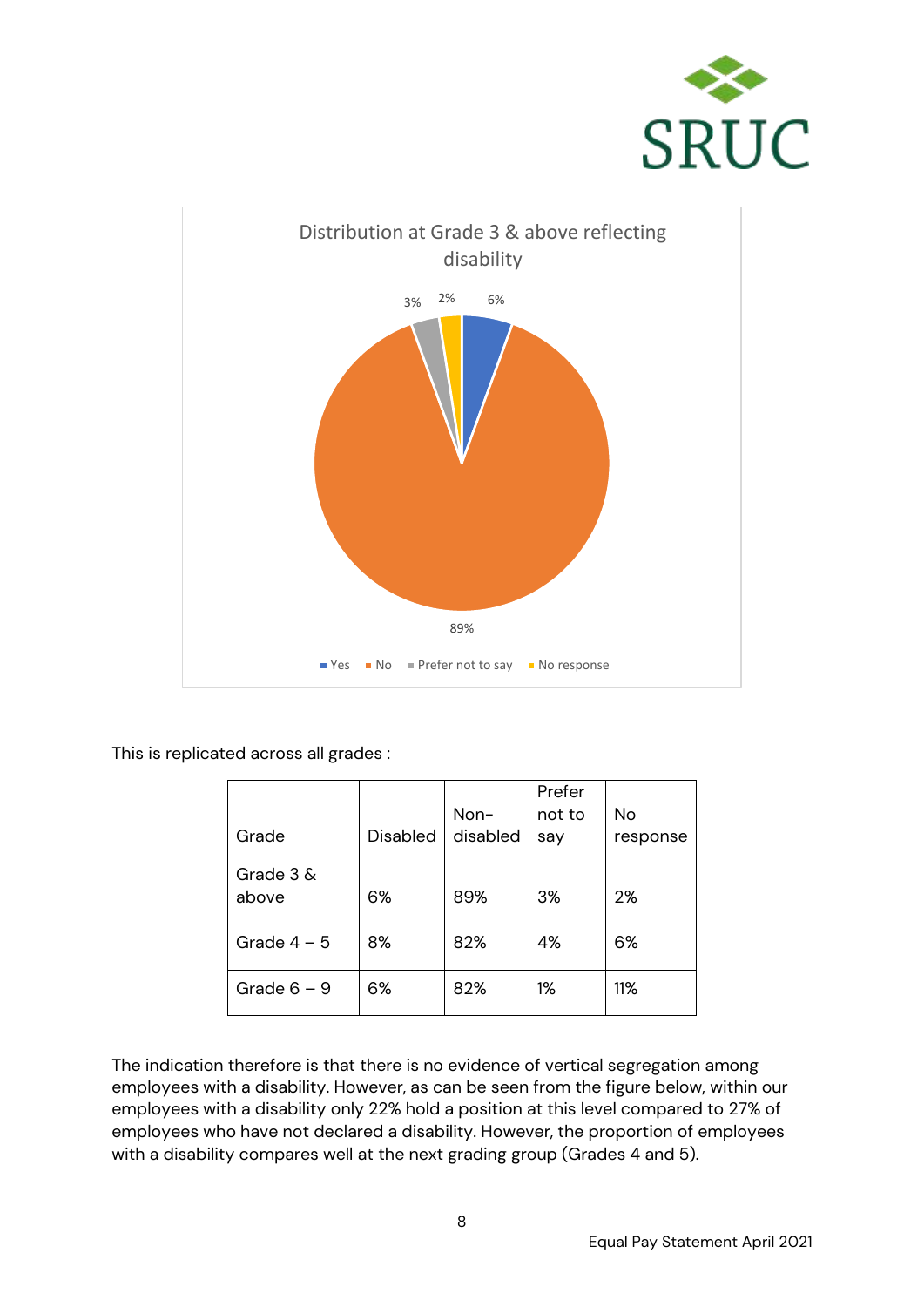



Our numbers for employees declaring a disability overall however are small and it is difficult to take any definite conclusion from these figures. It must be an aim going forward to ensure that we have accurate records in this area and that our employment and recruitment practices encourage applications from applicants with a disability and support them through the process.

**Ethnicity -** As has already been identified our ethnicity profile is overwhelmingly white (UK – 74.4%, Other – 10.3%). The chart below shows that the representation of nonwhite employees in senior grades is slightly higher than the profile of the organisation overall totalling 88% compared to 84.7%.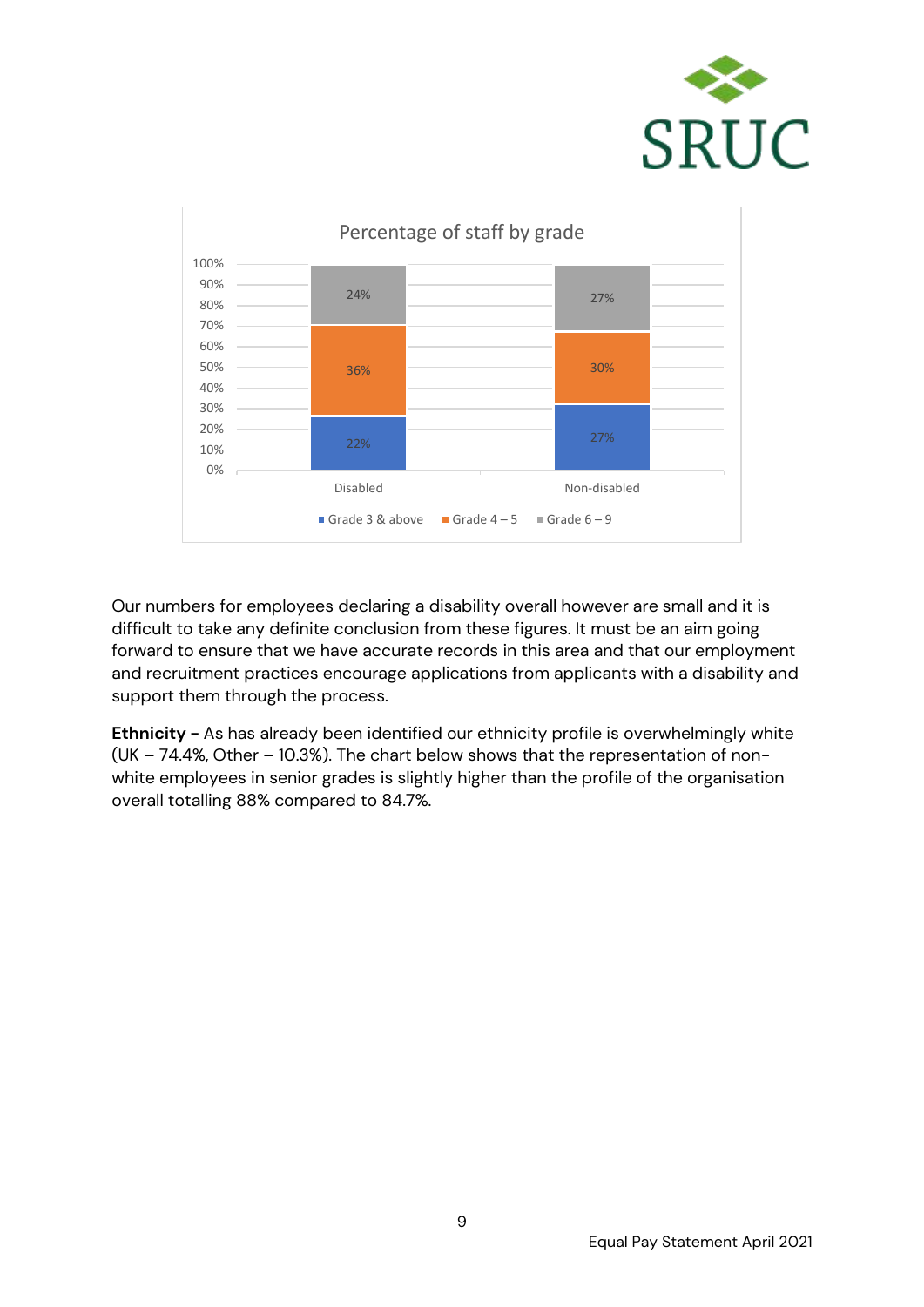



The distribution of our white employees is more even across the grades whereas BEM and employees from other ethnic backgrounds are skewed more towards the higher grades with the highest representation being in the middle grades 4 and 5.



There would appear therefore not to be any vertical segregation relating to ethnicity and the ethnicity pay gap information would support this. However, the small numbers of non-white employees involved as a percentage of the overall workforce and the number of prefer not to say and no responses mean that this cannot be assured and further data gathering, analysis and action should be considered.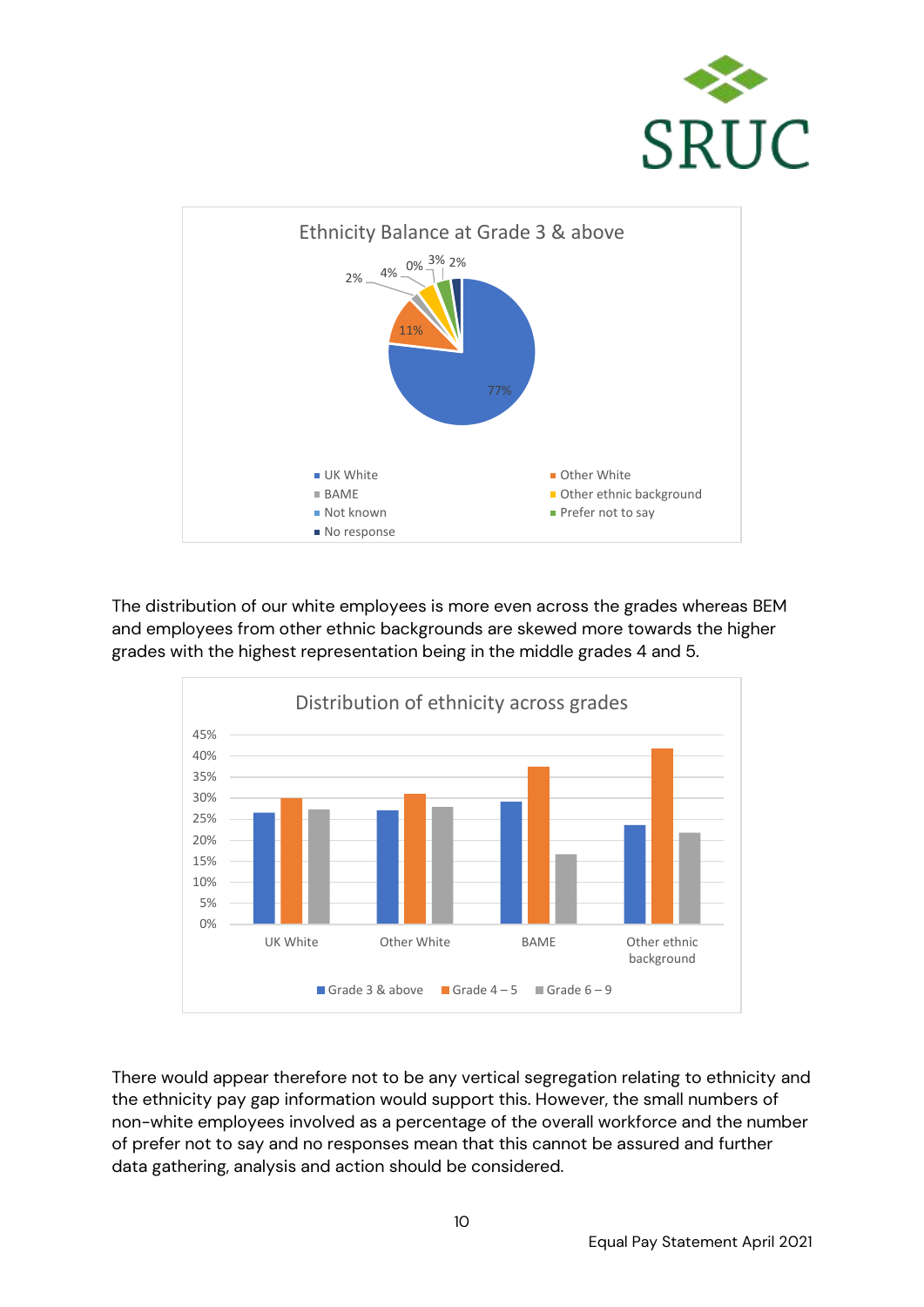

#### Horizontal Segregation

To date investigation into horizontal segregation has focused on gender and has identified the under-representation of girls and young women studying and working in STEM subjects as being of particular note. This issue is one that is relevant to SRUC, particularly in our Academic division and our commitment to Athena Swan is one mechanism by which we are working to address this.

Our data has been gathered across divisions and going forward this 2021 data will be taken as a baseline for future comparison.

**Gender -** Our overall gender balance is 57% female and the data for 2021 reflects this in each division other than Commercialisation where there is a balance.

We are aware however that within our divisions, particularly our Academic division, there is clear gender based occupational segregation. This is reflective of the environment in which we operate e.g. agriculture is predominantly male biased where as veterinary nursing is traditionally female oriented.

|                          | Male           | Female      | Other/Prefer Not to Say |
|--------------------------|----------------|-------------|-------------------------|
| Academic                 | 37.4%<br>(282) | 61.1% (460) | $1.5\%$ (11)            |
| Commercialisation        | 49% (141)      | 49% (139)   | $0.02\%$ (5)            |
| Professional<br>Services | 42.5% (93)     | 55.2% (121) | $2.3\%$ (5)             |

**Disability** - It can be seen from the chart below that the majority of our employees who have declared a disability work in our Academic Division – 67% compared to 59% of employees who have not declared a disability. The number in professional services is similar to that of employees who have not declared a disability (17%) but there is a clear difference in our Commercial Division with double the proportion of employees who have not declared a disability compared to those who have working in this area.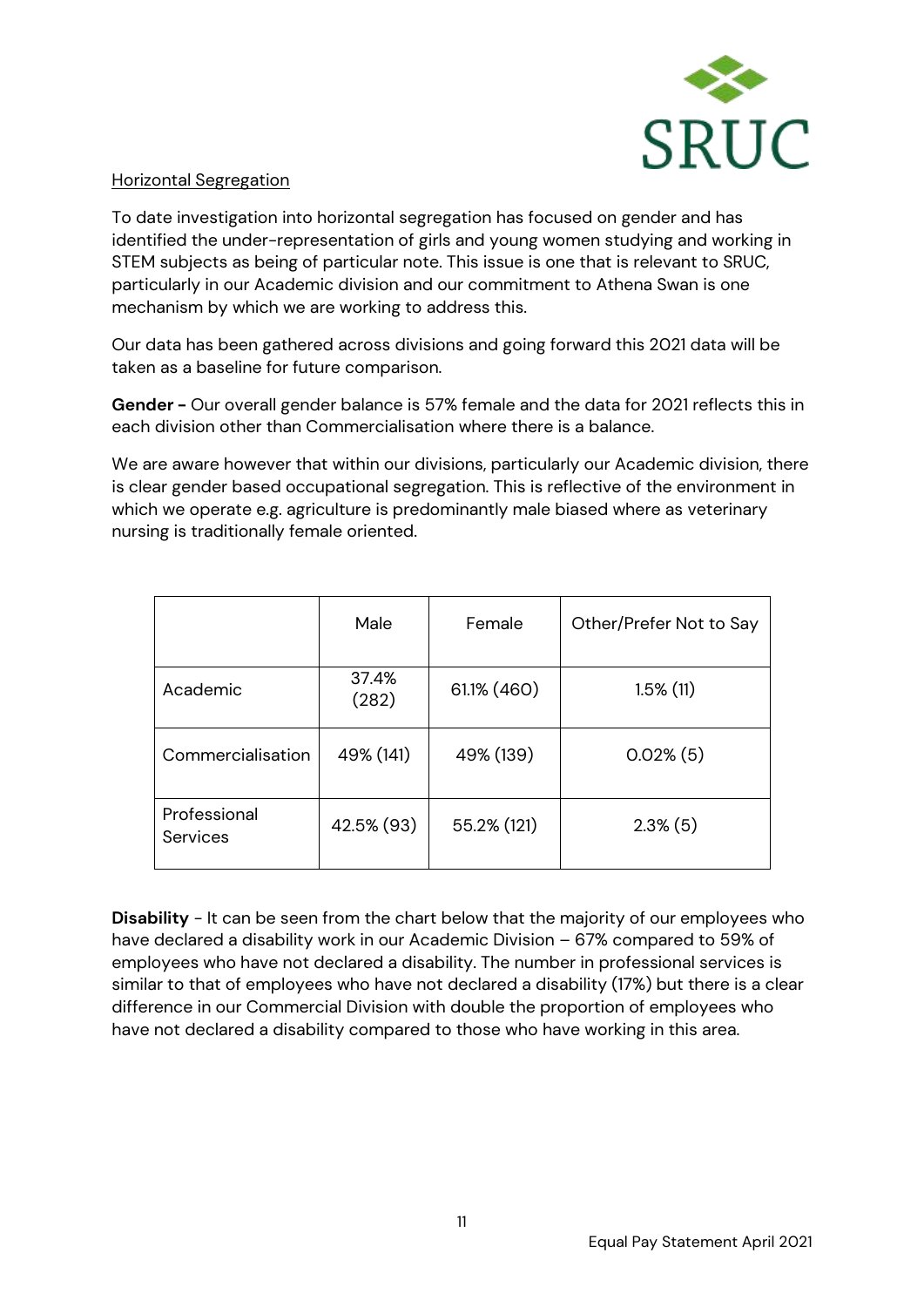



This potential issue with representation in our Commercial Division is further highlighted when considering the level of representation of employees with a disability compared to the overall figure of 6.6% of staff (see below). The level of representation in our Commercial Division is lower than the norm at 4%.



Whilst numbers are small there is sufficient evidence to suggest that particular action is required to address the under-representation of employees declaring a disability in our Commercial Division.

**Ethnicity** - As can be seen in the chart below, the majority of our non-UK White employees work in our Academic Division – 138 of 208 (66%).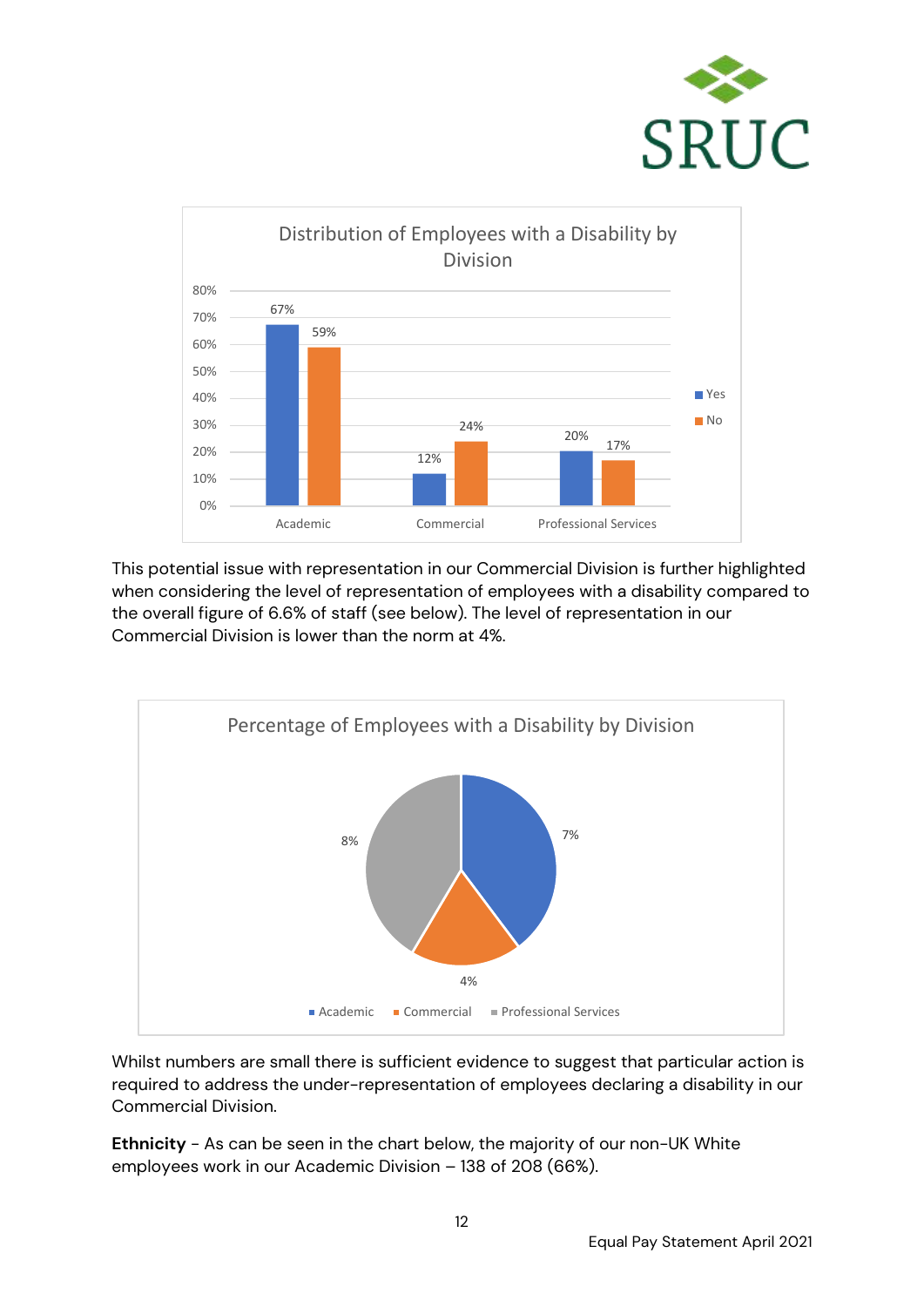



This potentially is influenced by our international scientific reputation as well as the recruitment processes we use. These provide the ability to secure work permits for research positions under the UK Government processes thereby allowing the recruitment of non-UK nationals.

As previously, numbers are small and there are a proportion of employees who have either chosen not to respond or have selected "not known" as a response so the actual situation could be different to that presented here. In order to develop a better understanding more work needs to be done to improve the quality of data but, the current proportion of UK White and Other White employees is of such a level that it is clear that focused action is required to improve our ethnic diversity across all areas of SRUC.

#### **Our Commitment**

Our vision is to embed a culture of equality, diversity and inclusion within our organisation and, by doing so, create an environment where everyone can thrive, contribute and succeed.

Attracting and retaining the best talent is fundamental to our success and understanding and addressing issues relating to pay and occupational segregation are fundamental to achieving this. To make this happen we will take the following actions :

• We will produce annual pay gap reports covering gender, race and disability supporting "snapshot" and trend information and will share these with senior management and staff to raise awareness and generate discussion.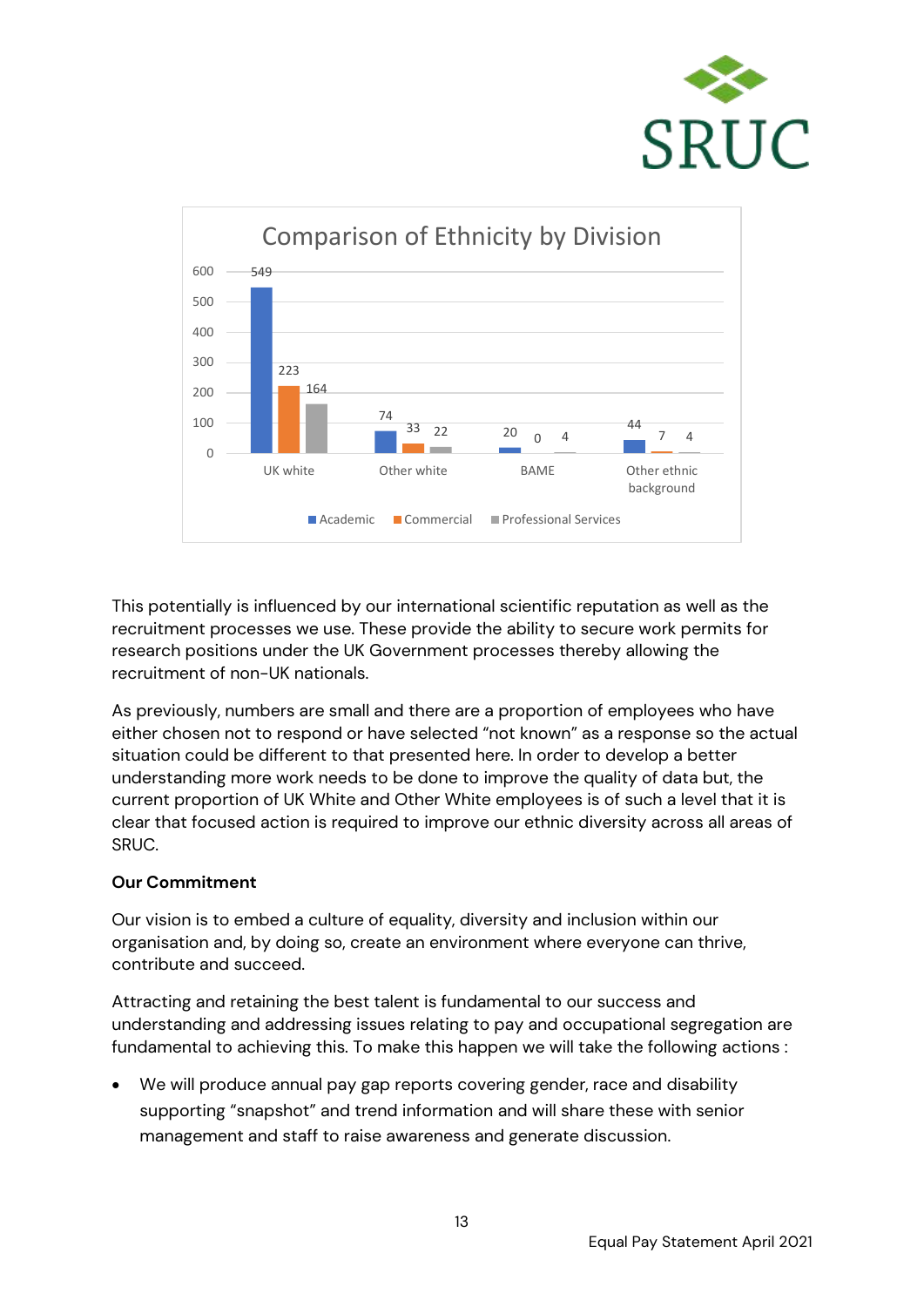

- Our reporting will develop to consider the intersectionality of these protected characteristics to allow identification of specific actions to support employees who identify with more than one under-represented protected characteristic.
- To maximise the benefit of these reports we will continue to take action to reduce the number of "no returns" in respect of equality information held in the Human Resources Information System, including through the period of developing and implementing of a new system in the period 2021/22. We will highlight to staff the benefits of holding this information and the confidentiality of the data.
- We will carry out more detailed Equal Pay Audits. The Equality and Human Rights Commission recommends that all employers regularly review and monitor their pay practices. SRUC will put in place a programme of regular auditing and include recommendations arising from these audits in our Equality Outcomes Action Plan, Athena Swan Action Plan and other relevant mechanisms for change.
- We will work through our Athena Swan Action Plan activities to develop a more diverse pool of applicants to advertised vacancies at all levels and in all functional areas of the organisation. Reviews will be undertaken on applicant, shortlisting and offer data to determine trends and further positive action which may be required.
- Specifically we will look at the job profiles and advertising practice in relation to opportunities within our Commercial Division in order to ensure that potential applicants who have a disability are encouraged to apply and are supported through the recruitment process.
- We will further embed our Equality Impact Assessment process to ensure that all policies, processes and practices will not adversely impact any group of employees including in respect of their pay.
- We will continue to work with the recognised trade unions –our regular pay discussions and negotiation with the trade unions provide the opportunity to review and revise our pay practices. Equality Impact Assessments